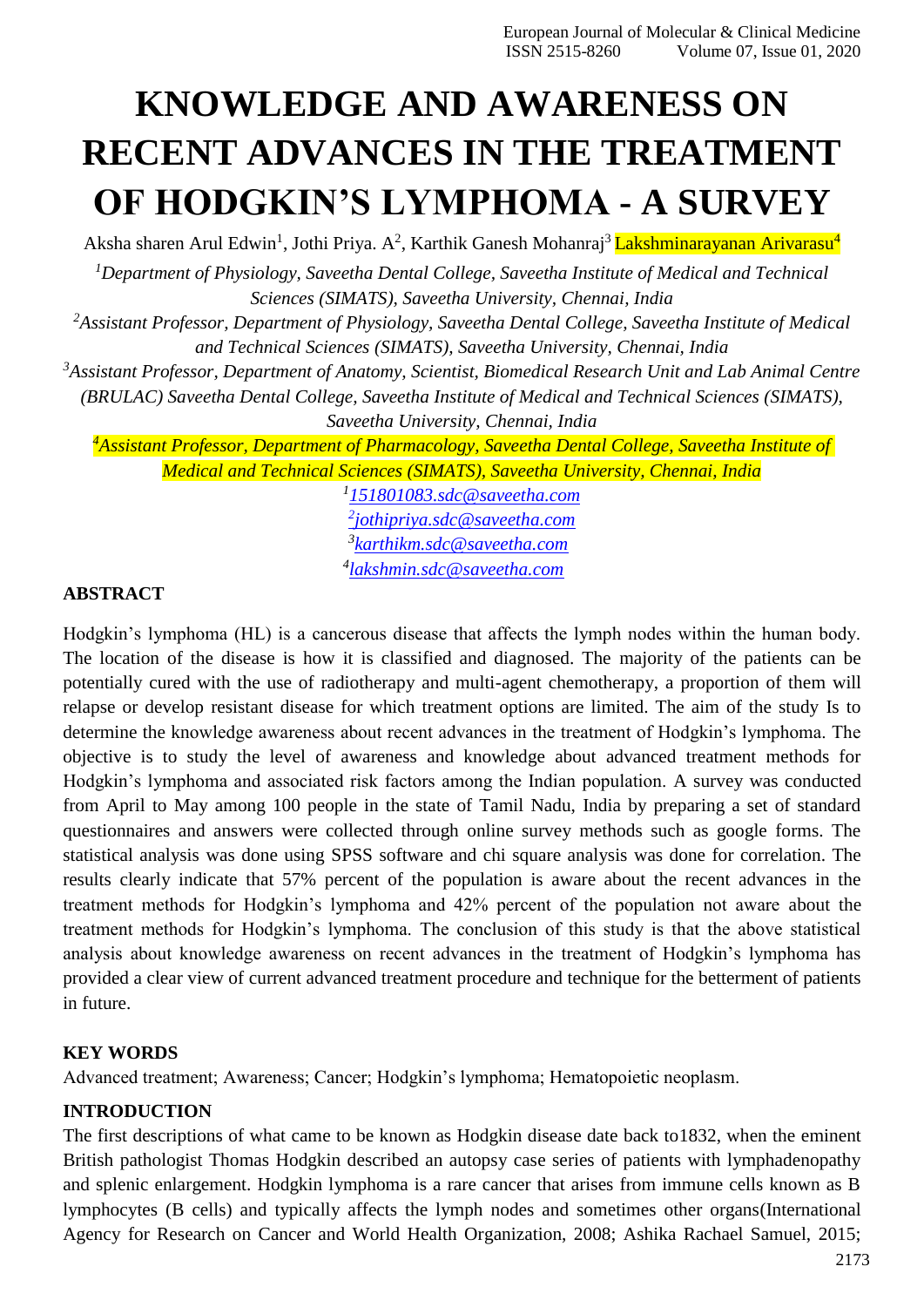[Villasboas and Ansell, 2016\).](https://paperpile.com/c/nZj2uL/QG6q%2B0v28%2BTeJS) The Hodgkin lymphoma is one of the unique hematopoietic neoplasms which is characterized by cancerous Reed-Sternberg cells with an inflammatory background. Patients are

commonly diagnosed when in their 20s-30s, present with supra-diaphragmatic lymphadenopathy, often with systemic B symptoms.

Even in the advanced stage of the disease, Hodgkin's lymphoma is highly curable with combination radiation or combined modality treatment and chemotherapy. Even patients who aren't cured with initial therapy can often be salvaged with alternate chemotherapy combinations, the novel antibody-drug conjugate Brentuximab, high dose autologous or allogeneic hematopoietic stem cell transplant. The Programmed death-1 (PD-1) inhibitors Nivolumab and Pembrolizumab have both demonstrated high response rates and durable remissions in relapsed/refractory hodgkin's lymphoma. Alternate donor sources and reduced intensity conditioning have made allo-HCT a viable option for more hodgkin's lymphoma patients (Ambinder *et al.*[, 1993; Hjalgrim, 2003; Baheerati MM, 2018; Shanbhag and Ambinder, 2018\).](https://paperpile.com/c/nZj2uL/BwU6%2B4gPd%2BbdWH%2BjSou)

Characteristically, the cancer cells form a minority of the tumor and are surrounded by a reactive inflammatory milieu comprising lymphocytes, eosinophils, neutrophils, histiocytes and plasma cells. These malignant cells can be pathognomonic multinucleated giant cells or large mononuclear cells and are together referred to as Hodgkin and Reed–Sternberg (HRS) cells. [\(Hossfeld, 2002; Fathima and Preetha,](https://paperpile.com/c/nZj2uL/7mbP%2B7aFH%2BUvP3) [2016; Siegel](https://paperpile.com/c/nZj2uL/7mbP%2B7aFH%2BUvP3) *et al.*, 2017).

Chemotherapy and radiation are the mainstays of classical hodgkin lymphoma (cHL) treatment, unlike some types of indolent non-hodgkin's lymphoma where observation is an option [\(Jacobs](https://paperpile.com/c/nZj2uL/EF7R%2ByhuT%2BQnAy) *et al.*, 1968; Harsha *et al.*[, 2015; Iiankzhairg Devi Rj, 2016\).](https://paperpile.com/c/nZj2uL/EF7R%2ByhuT%2BQnAy) Advances in understanding the biology of the disease and improvement in modalities of chemotherapy and radiotherapy have improved survival across the board in every stage of cHl (Howlader *et al.*[, 2014; PH Dave, 2016\). A](https://paperpile.com/c/nZj2uL/Qi06%2Btzet)dvanced classical hodgkin lymphoma (cHL) is treated mainly with combination chemotherapy. The evolution of modern cytotoxic combination regimens have been outlined in the introduction to this section and established ABVD as the primary regimen to treat advanced classical hodgkin lymphoma [\(Hoskin, 2009; Shruthi and Preetha, 2018\). M](https://paperpile.com/c/nZj2uL/pks0%2B0BvJ)ost patients with classical hodgkin lymphoma (cHL) are cured by first line therapy [\(Choudhari, 2016;](https://paperpile.com/c/nZj2uL/bFT4%2BnnVt) [Eichenauer](https://paperpile.com/c/nZj2uL/bFT4%2BnnVt) *et al.*, 2017). For individuals with newly diagnosed advanced-stage hodgkin's lymphoma (stage III/IV or stage IIB with large mediastinal mass and/or extranodal disease), multimodal chemotherapy is considered standard of care. Radiotherapy is recommended for patients who have evidence of localized residual disease after the end of systemic chemotherapy.

Standard treatment regimens for advanced-stage hodgkin's lymphoma included in the current European Society for Medical Oncology (ESMO) guidelines are adriamycin, bleomycin, vinblastine and dacarbazine (ABVD) and escalated dose bleomycin, eto- poside, adriamycin, cyclophosphamide, vincristine, procarbazine and prednisone (BEACOPP escalated); the latter is an established standard for younger patients and recommended only for those up to the age of 60 [\(Eichenauer, Engert and Dreyling, 2011; R and Sethu,](https://paperpile.com/c/nZj2uL/36uC%2BIRkJ%2BShWI) [2018; Iyer, 2019\).](https://paperpile.com/c/nZj2uL/36uC%2BIRkJ%2BShWI) Adverse effects of treatments are common, and include organ damage , sterility, reduced long-term quality of life, etc. [\(Swathy and Gowri Sethu, 2015; Bhakta](https://paperpile.com/c/nZj2uL/VyJH%2BeJk2%2BSJlq) *et al.*, 2016; Bröckelmann *et al.*[, 2019\). A](https://paperpile.com/c/nZj2uL/VyJH%2BeJk2%2BSJlq)lthough there is no apparent cause for this cancer. The aim of the present study is to analyse the knowledge and awareness about the recent advances in the treatment of Hodgkin's lymphoma.

# **MATERIALS AND METHODS**

A spellbinding cross sectional questionnaire study was conducted from April to May 2020 with 15 close ended questions to gain knowledge about recent advances in the treatment of Hodgkin's lymphoma. A total of 100 participants took part in this study. They gave their consent for the study and gave their opinions with their free will. We categorized our results according to the designation of the participants and the answers that were given for each question. Statistical analysis was performed using Statistical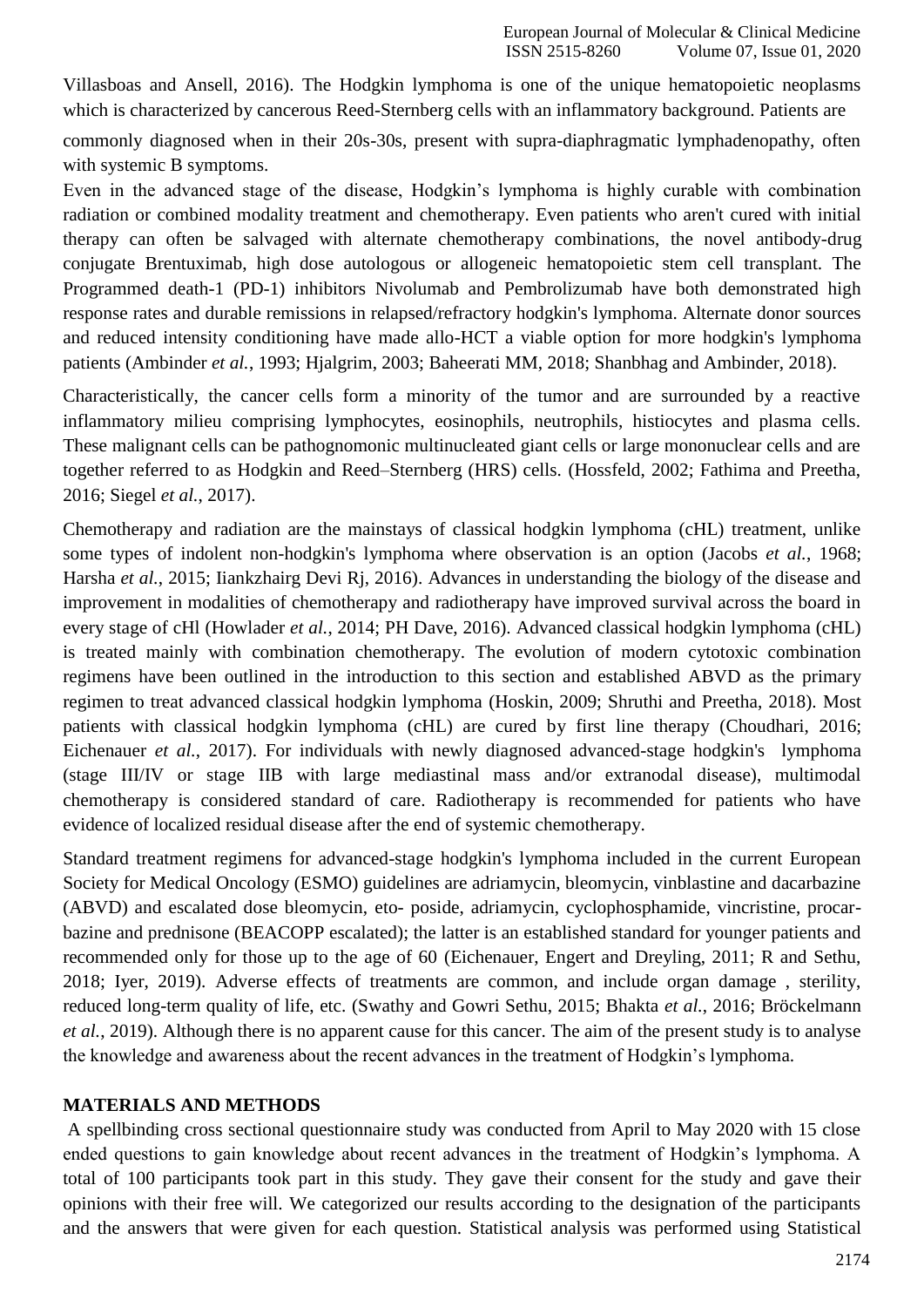Package for Social Science (SPSS). Chisquare test was utilized for the investigation. P value exactly or equivalent to 0.05 was considered measurably huge. All the obtained data was entered on Microsoft excel sheet and analysed by using statistical pie charts and bar charts.

## **Inclusion Criteria:**

Only the subjects willing to participate were included in this study .

## **Exclusion Criteria:**

The subjects who had not given proper consent were excluded from the study.

# **RESULTS AND DISCUSSION**

Pie chart showing percentage of distribution of gender of the participants 36% (green colour) female participants and 64% (blue colour) male participants **(Figure 1)**. Pie chart showing percentage distribution of awareness about the cause for Hodgkin's lymphoma 56%( blue colour) of the participants were aware about the cause for Hodgkin's lymphoma and 44% (green colour) of the participants were unaware about the cause for Hodgkin's lymphoma (**Figure 2)**. Pie chart showing percentage of distribution of the inventor of hodgkin's lymphoma symptoms, 55% (blue colour) of the participants think Dr Thomas Hodgkin is the person who invented hodgkin's lymphoma symptoms, 14% (green colour) percent of the participants think Dr black is the person who invented Hodgkin's lymphoma symptoms, 31%( peach colour) percent of the participants think Dr Edwin is the person who invented hodgkin's lymphoma symptoms **(Figure 3)**. Pie chart showing percentage of distribution of the participants who underwent any treatment for Hodgkin's lymphoma, 21% (blue colour) of the participants has undergone treatment for Hodgkin's lymphoma and 79% (green colour) of the participants has not undergone any treatment for Hodgkin's lymphoma **(Figure 4)**. Pie chart showing percentage of distribution of the participants who aware about the common side effects of Hodgkin's lymphoma treatment 71% (blue colour) of the participants were aware about the common side effects of Hodgkin's lymphoma treatment and 29%( green colour) of the participants were unaware about the common side effects of Hodgkin's lymphoma treatment **(Figure 5)**. Pie chart showing percentage of distribution of the participants who know Hodgkin's lymphoma is a rare cancer 58% (blue colour) of the participants know Hodgkin's lymphoma is a rare cancer and 42% (green colour) of the participants not know Hodgkin's lymphoma is a rare cancer **(Figure 6)**. Pie chart showing percentage of distribution of the participants who aware about the treatment methods for Hodgkin's lymphoma 57% (blue colour) of the participants aware about the treatment methods for Hodgkin's lymphoma and 42% (green colour) of the participants unaware about the treatment methods for Hodgkin's lymphoma **(Figure 7)**. Pie chart showing percentage of distribution of the participants who aware about the signs and symptoms for Hodgkin's lymphoma 29% (blue colour) of the participants states that fever is the signs and symptoms for Hodgkin's lymphoma, 24% ( green colour) of the participants states that swollen lymph nodes is the signs and symptoms for Hodgkin's lymphoma and 47% (peach colour) of the participants states that both fever and swollen lymph nodes is the signs and symptoms for Hodgkin's lymphoma **(Figure 8)**. Pie chart showing percentage of distribution of the participants who aware about whether biopsy is performed to diagnose Hodgkin's lymphoma 71% (blue colour) of the participants says biopsy is performed to diagnose Hodgkin's lymphoma and 29% (green colour) of the participants says biopsy is not performed to diagnose Hodgkin's lymphoma **(Figure 9)**. Bar graph represents the association between gender and awareness about common side effects of Hodgkin's lymphoma treatment. X-axis represents gender and Y-axis represents the number of participant's responses on the awareness about common side effects of treatment of Hodgkin's lymphoma. Chi- square test was done and value: 1.255, p value: 0.263 (p>0.05) and the association was found to be not statistically significant, however males have better awareness than females. **(Figure 10)**. Bar graph represents the association between gender and awareness about recent advances in the treatment methods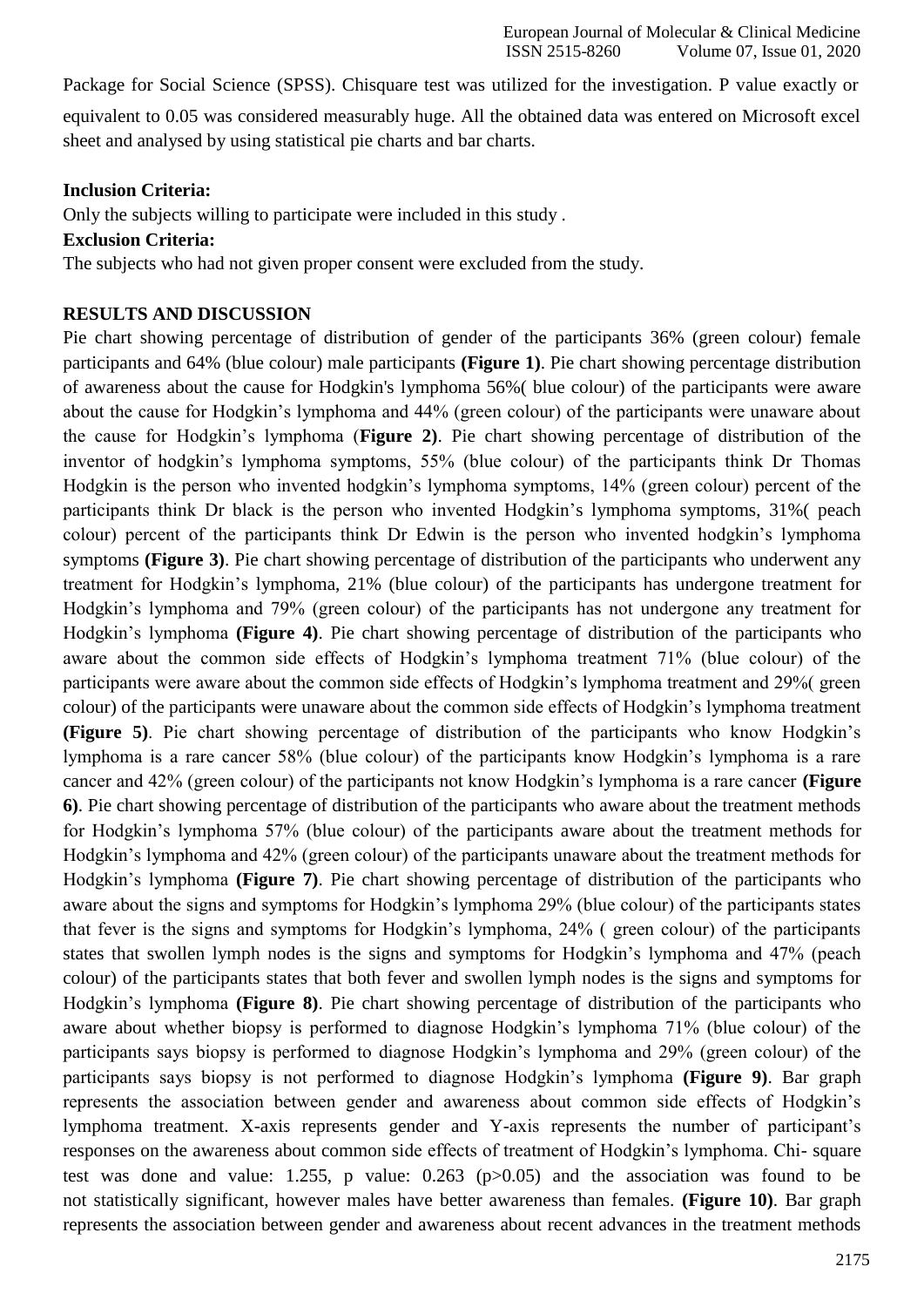of Hodgkin's lymphoma. X-axis represents gender and Y-axis represents the number of participant's responses to the awareness about recent advances in the treatment methods of Hodgkin's lymphoma. Chisquare test was done and the value: 0.051, p value: 0.822 (p>0.05) and the association was found to be not statistically significant, however males have better awareness than females **(Figure 11)**. Bar graph represents the association between gender and awareness about Hodgkin's lymphoma. X-axis represents gender and Y-axis represents the number of participant's responses on the awareness about Hodgkin's lymphoma. Chi- square test was done and value: 0.801, p value: 0.371 (p>0.05) and the association was found to be not statistically significant, however males have better awareness than females **(Figure 12)**. Bar graph represents the association between gender and awareness about treatment methods of Hodgkin's lymphoma. From the total population X-axis represents gender and Y-axis represents the number of participant's responses to the awareness about treatment methods of Hodgkin's lymphoma. Chi square test was done and value: 0.923, p value: 0.337 (p>0.05) the association was found to be not statistically significant, however males have better awareness than females **(Figure 13)**. Bar graph represents the association between gender and awareness about the cause for Hodgkin's lymphoma. From the total population X-axis represents gender and Y-axis represents the number of participant's responses to the awareness about the cause for Hodgkin's lymphoma. Chi- square test was done and value: 0.124, p value: 0.724 (p>0.05) and the association was found to be not statistically significant,however males have better better awareness than females

#### **(Figure 14)**.

In the previous study, Lump or swollen lymph nodes is the most recognised symptom- (89.3%) followed by change in the appearance of a mole (58.8%). Boys thought that someone in their 20s most likely to develop cancer in the next year (7.8%) followed by someone in their 80s (7.0%) Girls believed someone in their 30s was most likely (4.9%) followed by someone in their 20s (3.6%) (*Richard G Kyle et al ., 2012)* [\(Kyle, Forbat and Hubbard, 2012; Renuka and Sethu, 2015\).](https://paperpile.com/c/nZj2uL/PzWz%2Bub9y) In the previous study 6% of respondents were aged between (25-44) 27% of respondents were aged between (45-64) 66% were aged over (65)Just 1% of respondents were aged (16-24).

54% of respondents to the survey were male and 46% of respondents were female. [\(Robb](https://paperpile.com/c/nZj2uL/Tf0P%2BH4OU%2BEQ1t) *et al.*, 2009; Feizi *et al.*[, 2011; Hooti](https://paperpile.com/c/nZj2uL/Tf0P%2BH4OU%2BEQ1t) *et al.*, 2019). In the previous study done by Bruce D et al., the participants to his survey had a complete understanding of hodgkin's lymphoma and only 19% of respondents were unaware about hodgkin's lymphoma, 25% in between the age group of 16years to 24 years compared to 55% in between the age group of 65 years to 74 years (*Bruce D. Cheson et al ., 2017*) [\(Cheson, 2017; Timothy,](https://paperpile.com/c/nZj2uL/mDAe%2BAsXm) [Gayatri Devi and Jothi Priya, 2019\)](https://paperpile.com/c/nZj2uL/mDAe%2BAsXm) and 61.8% of the participants were females 38.2% were males the highest age frequency was between 18 and 27 (65.3%).

In an earlier study, the level of education among the participants almost half of the participants were undergraduates (47.9%) one third of them were post graduate (33.7%) about 10% were school educated (10.7%), (6.2%) were in technical institutes and (1.5%) were non-educated. Younger age group participants (18-27 yr.) were more familiar with hodgkin's lymphoma cancer definition and concept (52.37%) undergraduates were the most familiar (38.4%) with definition of Hodgkin's lymphoma cancer followed by post graduates (25.93%) occupation medical and non medical (P=0.013) (*Nariman Salem et al ., 2019[\)\(Chen et al., 2017; Salem, 2019; David et al ., 2019\)](https://paperpile.com/c/nZj2uL/u0k3%2B785N)*.

In the previous study done by Shamseddine et al., participants tended to have only basic knowledge of Hodgkin's lymphoma and were unaware of many risk factors (76.42%) less than half of participants mentioned virus EBV as a risk factor [\(Shamseddine](https://paperpile.com/c/nZj2uL/VzAc) *et al.*, 2014). The study findings align with other studies which demonstrate poor awareness of hodgkin's lymphoma and that was (32%) of the participants were unable to identify lymphoma as a type of cancer by any means (Robb *et al.*[, 2009; Feizi](https://paperpile.com/c/nZj2uL/lNeY%2BH4OU%2BTf0P) *et al.*[, 2011; Al-Azri](https://paperpile.com/c/nZj2uL/lNeY%2BH4OU%2BTf0P) *et al.*, 2015; Abigail *et al.,* 2019).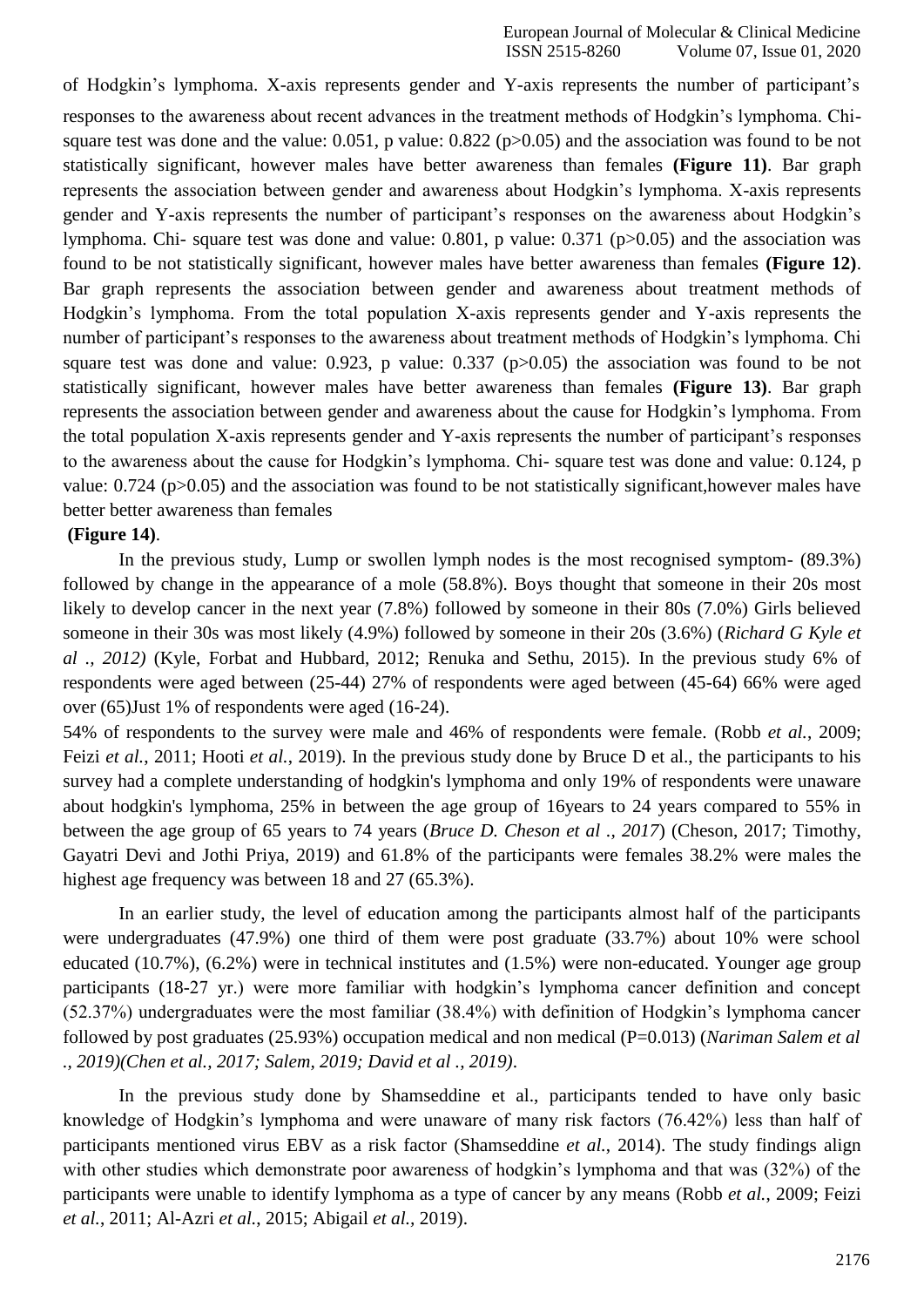## **Limitation of the study**

The limitation of this research decrease in sample size and Inclusion of more criteria . This study population was laminated upto 100 participants only.

## **Future scope**

The future scope of this research is to expand our knowledge about advanced treatment methods for Hodgkin's lymphoma avoid major complications associated with hodgkin's lymphoma Identification and management of the disease

## **CONCLUSION**

Hodgkin's lymphoma is one of the cancerous diseases that affects the lymph nodes within the human body and it is one of the most common lymphomas affecting the young population. It is a chemo sensitive and radiosensitive disease, for which most international protocols combine the two modalities of treatment. Treatment for Hodgkin lymphoma has improved significantly since the ABVD chemotherapeutic combination was invented over 30 years ago. Thus the present study concluded that most of the people have awareness and knowledge about advanced treatment methods for Hodgkin's lymphoma.

## **AUTHOR CONTRIBUTION**

Aksha Sharen A, contributed to the data acquisition and drafting of manuscript. Dr.A.Jothi Priya, contributed to the design, Lakshminarayanan Arivarasu contributed to editing and critical revision of the manuscript. Dr.Karthik Ganesh Mohanraj, contributed to the supervision and proof reading of the manuscript.

## **CONFLICT OF INTEREST: NIL**

## **REFERENCES**

[1] [Al-Azri, M. \(2015\) 'Public Awareness of Warning Signs and Symptoms of Cancer in Oman: A](http://paperpile.com/b/nZj2uL/lNeY) [Community-Based Survey of Adults', Asian Pacific Journal of Cancer Prevention, pp. 2731–2737. doi:](http://paperpile.com/b/nZj2uL/lNeY) [10.7314/apjcp.2015.16.7.2731.](http://dx.doi.org/10.7314/apjcp.2015.16.7.2731)

[2] Ambinder, R. F. (1993) 'Epstein-Barr virus and childhood Hodgkin's disease in Honduras and the United States', Blood, 81(2), pp. 462–467. Available at: [https://www.ncbi.nlm.nih.gov/pubmed/8380725.](https://www.ncbi.nlm.nih.gov/pubmed/8380725)

[3] [Ashika Rachael Samuel, Devi, G. \(2015\) 'Geographical distribution and occurrence of Endemic](http://paperpile.com/b/nZj2uL/TeJS) [Goitre', Research journal of pharmacy and technology, 8\(8\), pp. 973–978. doi:](http://paperpile.com/b/nZj2uL/TeJS) [10.5958/0974-](http://dx.doi.org/10.5958/0974-360X.2015.00162.6) [360X.2015.00162.6.](http://dx.doi.org/10.5958/0974-360X.2015.00162.6)

[4] [Abigail, Jothi Priya,](http://paperpile.com/b/nZj2uL/TeJS) [Gayathri Devi, R . \(2019\)](http://paperpile.com/b/nZj2uL/TeJS) ['E](http://paperpile.com/b/nZj2uL/TeJS)valuation of muscular endurance among dentist[s'Indian Journal of Public Health Research & Development, 10\(10\) pp. 258-2](http://paperpile.com/b/nZj2uL/TeJS)61. [doi:](http://paperpile.com/b/nZj2uL/TeJS) [10.5958/0976-5506.2019.02808.0](http://dx.doi.org/10.5958/0974-360X.2015.00162.6).

[5] [Baheerati MM, Gayathri Devi, R. \(2018\) 'Obesity in relation to infertility', Research Journal of](http://paperpile.com/b/nZj2uL/jSou) [Pharmacology and Technology, 11\(7\), pp. 3183–3185. doi:](http://paperpile.com/b/nZj2uL/jSou) [10.5958/0974-360X.2018.00585.1](http://paperpile.com/b/nZj2uL/jSou)[.](http://dx.doi.org/10.5958/0974-360X.2018.00585.1)

[6] [Bhakta, N. \(2016\) 'Cumulative burden of cardiovascular morbidity in paediatric, adolescent, and](http://paperpile.com/b/nZj2uL/eJk2) [young adult survivors of Hodgkin's lymphoma: an analysis from the St Jude Lifetime Cohort Study', The](http://paperpile.com/b/nZj2uL/eJk2) [lancet oncology, 17\(9\), pp. 1325–1334. doi:](http://paperpile.com/b/nZj2uL/eJk2) [10.1016/S1470-2045\(16\)30215-7.](http://paperpile.com/b/nZj2uL/eJk2)

[7] [Bröckelmann, P. J. \(2019\) 'Patient and physician preferences for first-line treatment of classical](http://paperpile.com/b/nZj2uL/SJlq) [Hodgkin lymphoma in Germany, France and the United Kingdom', British journal of haematology,](http://paperpile.com/b/nZj2uL/SJlq) [184\(2\), pp. 202–214. doi:](http://paperpile.com/b/nZj2uL/SJlq) [10.1111/bjh.15566.](http://paperpile.com/b/nZj2uL/SJlq)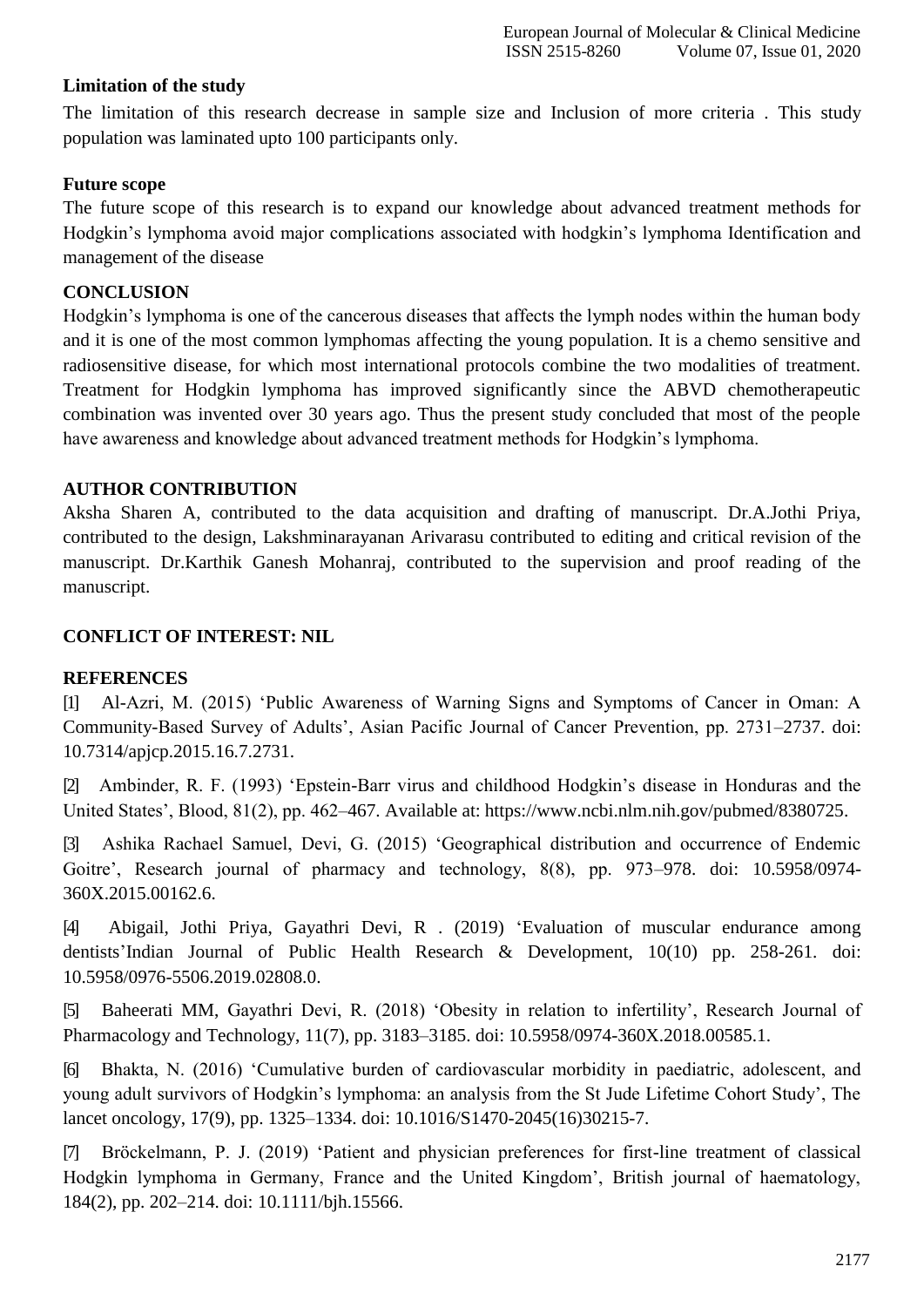[8] [Chen, R. et al. \(2017\) 'Phase II Study of the Efficacy and Safety of Pembrolizumab for](http://paperpile.com/b/nZj2uL/785N) [Relapsed/Refractory Classic Hodgkin Lymphoma', Journal of Clinical Oncology, pp. 2125–2132. doi:](http://paperpile.com/b/nZj2uL/785N) [10.1200/jco.2016.72.1316.](http://dx.doi.org/10.1200/jco.2016.72.1316)

[9] [Cheson, B. D. \(2017\) 'What Is the Role of Chemotherapy in Patients With Chronic Lymphocytic](http://paperpile.com/b/nZj2uL/AsXm) [Leukemia?', Clinical Lymphoma Myeloma and Leukemia, pp. 723–727. doi:](http://paperpile.com/b/nZj2uL/AsXm) [10.1016/j.clml.2017.06.023.](http://dx.doi.org/10.1016/j.clml.2017.06.023)

[10] [Choudhari, S. \(2016\) 'A non alcoholic fatty liver disease', Research journal of pharmacy and](http://paperpile.com/b/nZj2uL/bFT4) [technology, 9\(10\), pp. 1782–1785. doi:](http://paperpile.com/b/nZj2uL/bFT4) [10.5958/0974-360X.2016.00219.5](http://paperpile.com/b/nZj2uL/bFT4)[.](http://dx.doi.org/10.5958/0974-360X.2016.00219.5)

[10] David, [Jothi Priya, Gayathri Devi, R . \(2019\)](http://paperpile.com/b/nZj2uL/QnAy) ['P](http://paperpile.com/b/nZj2uL/jSou)hysical fitness among the dental physician, dental undergraduate and postgraduat[e',](http://paperpile.com/b/nZj2uL/bFT4) [Indian Journal of Public Health Research & Development, 10\(10\)](http://paperpile.com/b/nZj2uL/bFT4) [pp.](http://paperpile.com/b/nZj2uL/mDAe) 223-226. [doi:](http://paperpile.com/b/nZj2uL/TeJS) [10.5958/0976-5506.2019.02801.8](http://paperpile.com/b/nZj2uL/TeJS).

[11] [Eichenauer, D. A. et al. \(2017\) 'Incorporation of brentuximab vedotin into first-line treatment of](http://paperpile.com/b/nZj2uL/nnVt) [advanced classical Hodgkin's lymphoma: final analysis of a phase 2 randomised trial by the German](http://paperpile.com/b/nZj2uL/nnVt) [Hodgkin Study Group', The Lancet Oncology, pp. 1680–1687. doi:](http://paperpile.com/b/nZj2uL/nnVt) [10.1016/s1470-2045\(17\)30696-4.](http://paperpile.com/b/nZj2uL/nnVt)

[12] [Eichenauer, D. A., Engert, A. and Dreyling, M. \(2011\) 'Hodgkin's lymphoma: ESMO Clinical](http://paperpile.com/b/nZj2uL/36uC) [Practice Guidelines for diagnosis, treatment and follow-up', Annals of Oncology, pp. vi55–vi58. doi:](http://paperpile.com/b/nZj2uL/36uC) [10.1093/annonc/mdr378.](http://dx.doi.org/10.1093/annonc/mdr378)

[13] [Fathima, F. and Preetha, P. \(2016\) 'EVALUATION OF THYROID FUNCTION TEST IN OBESE](http://paperpile.com/b/nZj2uL/7mbP) [PATIENTS', Asian Journal of Pharmaceutical and Clinical Research, p. 353. doi:](http://paperpile.com/b/nZj2uL/7mbP) [10.22159/ajpcr.2016.v9s3.12959.](http://dx.doi.org/10.22159/ajpcr.2016.v9s3.12959)

[14] [Feizi, A. \(2011\) 'Assessing awareness level about warning signs of cancer and its determinants in an](http://paperpile.com/b/nZj2uL/Tf0P) [Iranian general population', Journal of health, population, and nutrition, 29\(6\), pp. 656–659. doi:](http://paperpile.com/b/nZj2uL/Tf0P) [10.3329/jhpn.v29i6.9904.](http://dx.doi.org/10.3329/jhpn.v29i6.9904)

[15] [Harsha, L., Priya, J., Shah, K.K., Reshmi, B. \(2015\) 'Systemic Approach to Management of Neonatal](http://paperpile.com/b/nZj2uL/QnAy) [Jaundice and Prevention of Kernicterus', Research Journal of Pharmacy and Technology, p. 1087. doi:](http://paperpile.com/b/nZj2uL/QnAy) [10.5958/0974-360x.2015.00189.4.](http://dx.doi.org/10.5958/0974-360x.2015.00189.4)

[16] [Hjalgrim, H. \(2003\) 'Characteristics of Hodgkin's Lymphoma After Infectious Mononucleosis', The](http://paperpile.com/b/nZj2uL/bdWH) [New England journal of medicine, 349\(14\), pp. 1324–1332. doi:](http://paperpile.com/b/nZj2uL/bdWH) [10.1056/NEJMoa023141](http://paperpile.com/b/nZj2uL/bdWH)[.](http://dx.doi.org/10.1056/NEJMoa023141)

[17] [Hooti, K. A. et al. \(2019\) 'Microseismic Monitoring of Thermally Assisted Gas Oil Gravity Drainage](http://paperpile.com/b/nZj2uL/EQ1t) [in a Heavy Oil Field in Oman', 81st EAGE Conference and Exhibition 2019. doi:](http://paperpile.com/b/nZj2uL/EQ1t) [10.3997/2214-](http://dx.doi.org/10.3997/2214-4609.201901651) [4609.201901651.](http://dx.doi.org/10.3997/2214-4609.201901651)

[18] [Hoskin, P. J. \(2009\) 'Randomized comparison of the stanford V regimen and ABVD in the treatment](http://paperpile.com/b/nZj2uL/pks0) [of advanced Hodgkin's Lymphoma', Journal of clinical oncology: official journal of the American Society](http://paperpile.com/b/nZj2uL/pks0) [of Clinical Oncology, 27\(32\), pp. 5390–5396. doi:](http://paperpile.com/b/nZj2uL/pks0) [10.1200/JCO.2009.23.3239.](http://paperpile.com/b/nZj2uL/pks0)

[19] [Hossfeld, D. K. \(2002\) 'World Health Organization Classification of Tumours: Pathology and](http://paperpile.com/b/nZj2uL/7aFH) [Genetics of Tumours of Haematopoietic and Lymphoid Tissues', Annals of Oncology, p. 490. doi:](http://paperpile.com/b/nZj2uL/7aFH) [10.1093/annonc/mdf146.](http://dx.doi.org/10.1093/annonc/mdf146)

[20] [Howlader, N. et al. \(2014\) 'Overview of breast cancer collaborative stage data items-their](http://paperpile.com/b/nZj2uL/tzet) [definitions, quality, usage, and clinical implications: A review of SEER data for 2004-2010', Cancer, pp.](http://paperpile.com/b/nZj2uL/tzet) [3771–3780. doi:](http://paperpile.com/b/nZj2uL/tzet) [10.1002/cncr.29059.](http://paperpile.com/b/nZj2uL/tzet)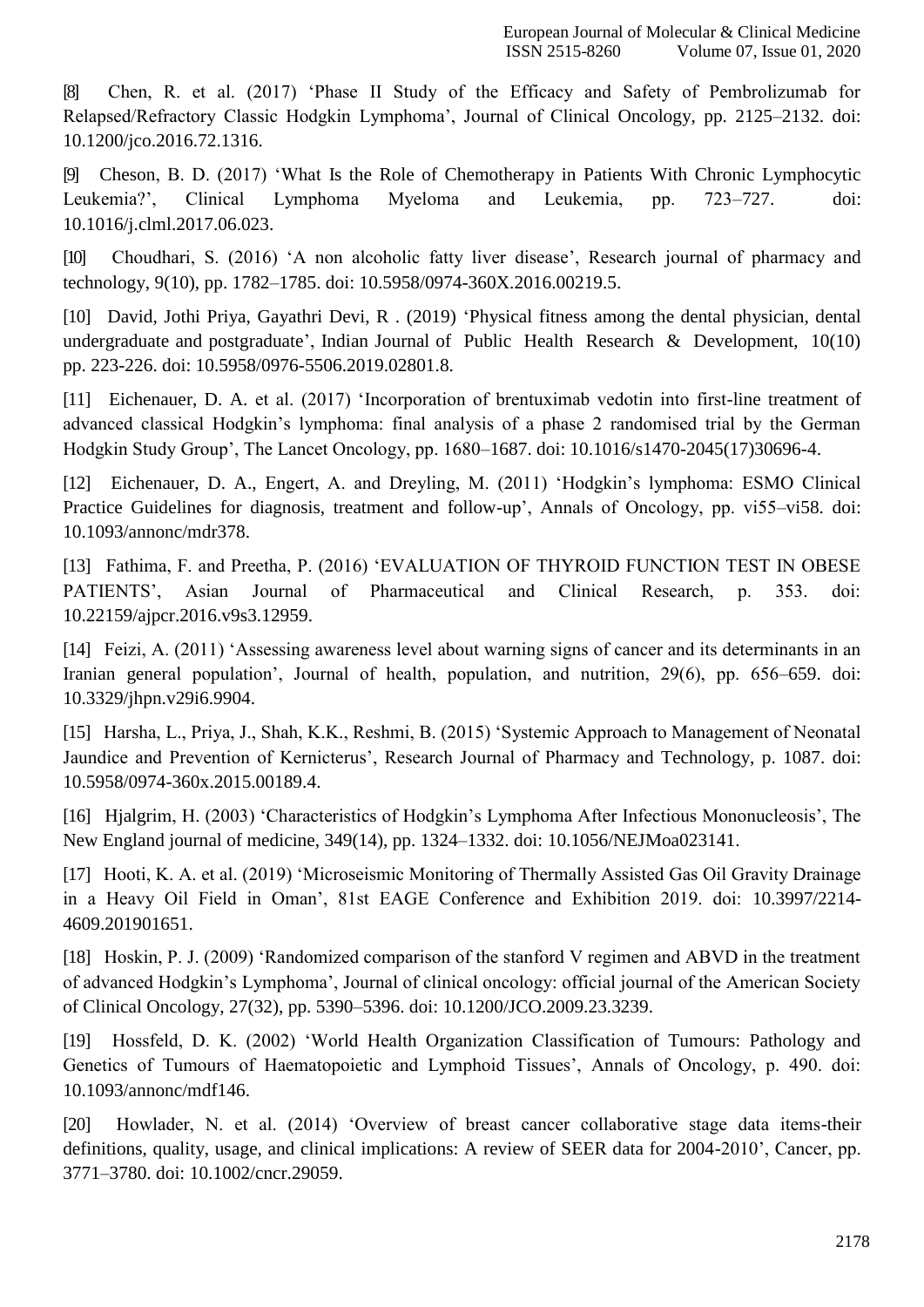[21] Ilanka[i, RG Devi, Rj, L., and G.D.R. \(2016\) 'Role of environmental factors on sleep patterns of](http://paperpile.com/b/nZj2uL/yhuT) [different age groups', Asian journal of pharmaceutical and clinical research, 9\(6\), pp. 124–126. doi:](http://paperpile.com/b/nZj2uL/yhuT) [10.22159/ajpcr.2016.v9i6.13832.](http://dx.doi.org/10.22159/ajpcr.2016.v9i6.13832)

[22] International Agency for Research on Cancer and World Health Organization (2008) WHO Classification of Tumours of Haematopoietic and Lymphoid Tissues. International Agency for Research on Cancer. Available at: https://play.google.com/store/books/details?id=WqsTAQAAMAA[J.](http://paperpile.com/b/nZj2uL/0v28)

[23] [Iyer \(2019\) 'A survey study on causes, treatment and prevention of](http://paperpile.com/b/nZj2uL/IRkJ) onychocryptosis', Researc[h](http://paperpile.com/b/nZj2uL/IRkJ) [journal of pharmacy and technology, 10\(8\), pp. 807–811. doi:](http://paperpile.com/b/nZj2uL/IRkJ) [10.5958/0976-5506.2019.01990.9](http://paperpile.com/b/nZj2uL/IRkJ)[.](http://dx.doi.org/10.5958/0976-5506.2019.01990.9)

[24] Jacobs, E. M. et al. (1968) 'Mechlorethamine HCl and cyclophosphamide in the treatment of Hodgkin's disease and the lymphomas', JAMA: the journal of the American Medical Association, 203(6), pp. 392–398. Available at: https:[//www.ncbi.nlm.nih.gov/pubmed/4865234.](http://www.ncbi.nlm.nih.gov/pubmed/4865234)

[25] [Kyle, R. G., Forbat, L. and Hubbard, G. \(2012\) 'Cancer awareness among adolescents in Britain: a](http://paperpile.com/b/nZj2uL/ub9y) [cross-sectional study', BMC public health, 12, p. 580. doi:](http://paperpile.com/b/nZj2uL/ub9y) [10.1186/1471-2458-12-580.](http://paperpile.com/b/nZj2uL/ub9y)

[26] [PH Dave, P. S. \(2016\) 'Pathogenesis and Novel Drug for Treatment of Asthma', Research Journal of](http://paperpile.com/b/nZj2uL/Qi06) [pharmacy and technology, 9\(9\), pp. 1519–1522. doi:](http://paperpile.com/b/nZj2uL/Qi06) [10.5958/0974-360X.2016.00297.3](http://paperpile.com/b/nZj2uL/Qi06)[.](http://dx.doi.org/10.5958/0974-360X.2016.00297.3)

[27] [Renuka, S. and Sethu, G. \(2015\) 'Regeneration after Myocardial Infarction', Research Journal of](http://paperpile.com/b/nZj2uL/PzWz) [Pharmacy and Technology, p. 738. doi:](http://paperpile.com/b/nZj2uL/PzWz) [10.5958/0974-360x.2015.00117.1](http://paperpile.com/b/nZj2uL/PzWz)[.](http://dx.doi.org/10.5958/0974-360x.2015.00117.1)

[28] [Sethu, G. \(2018\) 'EVALUATION OF ADENOIDS BY ORONASAL AND NASAL](http://paperpile.com/b/nZj2uL/ShWI) [SPIROMETRY', Asian Journal of Pharmaceutical and Clinical Research, p. 272. doi:](http://paperpile.com/b/nZj2uL/ShWI) [10.22159/ajpcr.2018.v11i10.27365.](http://dx.doi.org/10.22159/ajpcr.2018.v11i10.27365)

[29] [Robb, K. et al. \(2009\) 'Public awareness of cancer in Britain: a population-based survey of adults',](http://paperpile.com/b/nZj2uL/H4OU) [British journal of cancer, 101 Suppl 2, pp. S18–23. doi:](http://paperpile.com/b/nZj2uL/H4OU) [10.1038/sj.bjc.6605386](http://paperpile.com/b/nZj2uL/H4OU)[.](http://dx.doi.org/10.1038/sj.bjc.6605386)

[30] Salem, N. (2019) 'Lymphoma : Exploring awareness in Lebanon', BAU Journal -Health and Wellbeing, 1(2), pp. 2617–1635. Available at: [https://digitalcommons.bau.edu.lb/hwbjournal/vol1/iss2/6.](https://digitalcommons.bau.edu.lb/hwbjournal/vol1/iss2/6)

[31] [Shamseddine, A. \(2014\) 'Cancer trends in Lebanon: a review of incidence rates for the period of](http://paperpile.com/b/nZj2uL/VzAc) [2003-2008 and projections until 2018', Population health metrics, 12\(1\), p.](http://paperpile.com/b/nZj2uL/VzAc) 4.

[32] [Shanbhag, S. and Ambinder, R. F. \(2018\) 'Hodgkin lymphoma: A review and update on recent](http://paperpile.com/b/nZj2uL/BwU6) [progress', CA: a cancer journal for clinicians, 68\(2\), pp. 116–132. doi:](http://paperpile.com/b/nZj2uL/BwU6) [10.3322/caac.21438.](http://paperpile.com/b/nZj2uL/BwU6)

[33] [Shruthi, M. and Preetha, S. \(2018\) 'Effect of Simple Tongue Exercises in Habitual Snorers',](http://paperpile.com/b/nZj2uL/0BvJ) [Research Journal of Pharmacy and Technology, p. 3614. doi:](http://paperpile.com/b/nZj2uL/0BvJ) [10.5958/0974-360x.2018.00665.0](http://paperpile.com/b/nZj2uL/0BvJ)[.](http://dx.doi.org/10.5958/0974-360x.2018.00665.0)

[34] [Siegel, R. L. et al. \(2017\) 'Colorectal cancer statistics, 2017', CA: A Cancer Journal for Clinicians,](http://paperpile.com/b/nZj2uL/UvP3) [pp. 177–193. doi:](http://paperpile.com/b/nZj2uL/UvP3) [10.3322/caac.21395](http://paperpile.com/b/nZj2uL/UvP3)[.](http://dx.doi.org/10.3322/caac.21395)

[35] [Swathy, S. and Gowri Sethu, V. \(2015\) 'Acupuncture and lower back pain', Research Journal of](http://paperpile.com/b/nZj2uL/VyJH) [Pharmacy and Technology, p. 991. doi:](http://paperpile.com/b/nZj2uL/VyJH) [10.5958/0974-360x.2015.00165.1](http://paperpile.com/b/nZj2uL/VyJH)[.](http://dx.doi.org/10.5958/0974-360x.2015.00165.1)

[36] [Timothy, C. N., Gayatri Devi, R. and Jothi Priya, A. \(2019\) 'Evaluation of Peak Expiratory Flow](http://paperpile.com/b/nZj2uL/mDAe) [Rate \(PEFR\) in Pet Owners', Indian Journal of Public Health Research & Development, p.](http://paperpile.com/b/nZj2uL/mDAe) 803.

[37] [Villasboas, J. C. and Ansell, S. M. \(2016\) 'Recent advances in the management of Hodgkin](http://paperpile.com/b/nZj2uL/QG6q) [lymphoma', F1000Research, 5. doi:](http://paperpile.com/b/nZj2uL/QG6q) [10.12688/f1000research.8301.1](http://paperpile.com/b/nZj2uL/QG6q)[.](http://dx.doi.org/10.12688/f1000research.8301.1)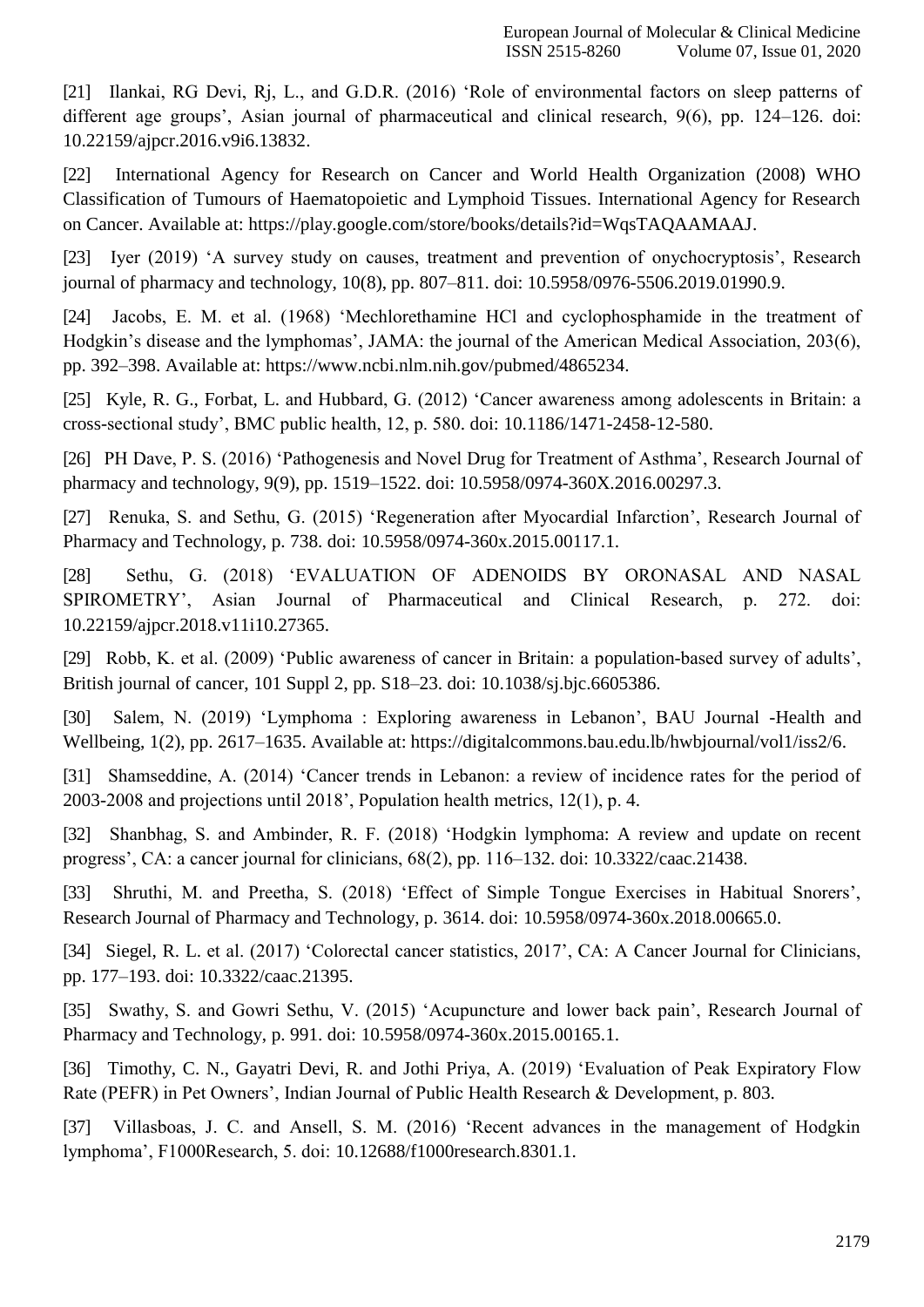

Figure1: Pie chart showing percentage of distribution of gender of the participants 36 % (green colour) female participants and 64 % (blue colour) male participants.



Figure 2: Pie chart showing percentage distribution of awareness about the cause for Hodgkin's lymphoma 56% ( blue colour) of the participants were aware about the cause for Hodgkin's lymphoma and 44% (green colour) of the participants were unaware about the cause for Hodgkin's lymphoma.<br>  $\frac{1}{\text{De Eddwth}}$ 



Figure 3: Pie chart showing percentage of distribution of the inventor of hodgkin's lymphoma symptoms, 55% (blue colour) of the participants think Dr Thomas Hodgkin is the person who invented hodgkin's lymphoma symptoms, 14% (green colour) percent of the participants think Dr black is the person who invented Hodgkin's lymphoma symptoms, 31%( peach colour) percent of the participants think Dr Edwin is the person who invented odgkin's lymphoma symptoms.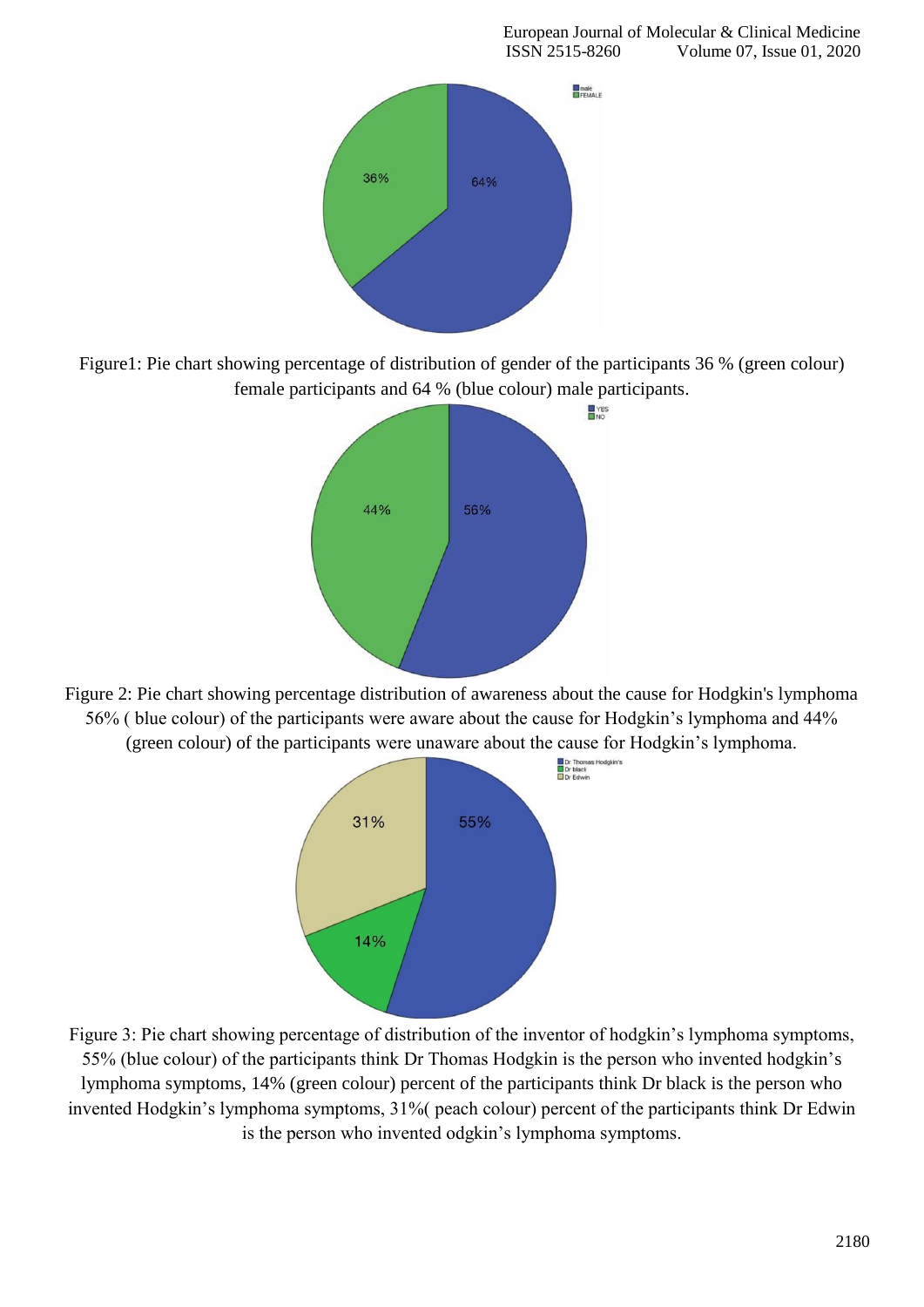

Figure 4: Pie Chart showing percentage distribution of the participants who underwent any treatment for Hodgkin's lymphoma, 21% (blue colour) of the participants has undergone treatment for Hodgkin's lymphoma and 79% (green colour) of the participants has not undergone any treatment for Hodgkin's lymphoma.



Figure 5: Pie chart showing percentage distribution of the participants who aware about the common side effects of Hodgkin's lymphoma treatment 71% (blue colour) of the participants were aware about the common side effects of Hodgkin's lymphoma treatment and 29%( green colour) of the participants were unaware about the common side effects of Hodgkin's lymphoma treatment.

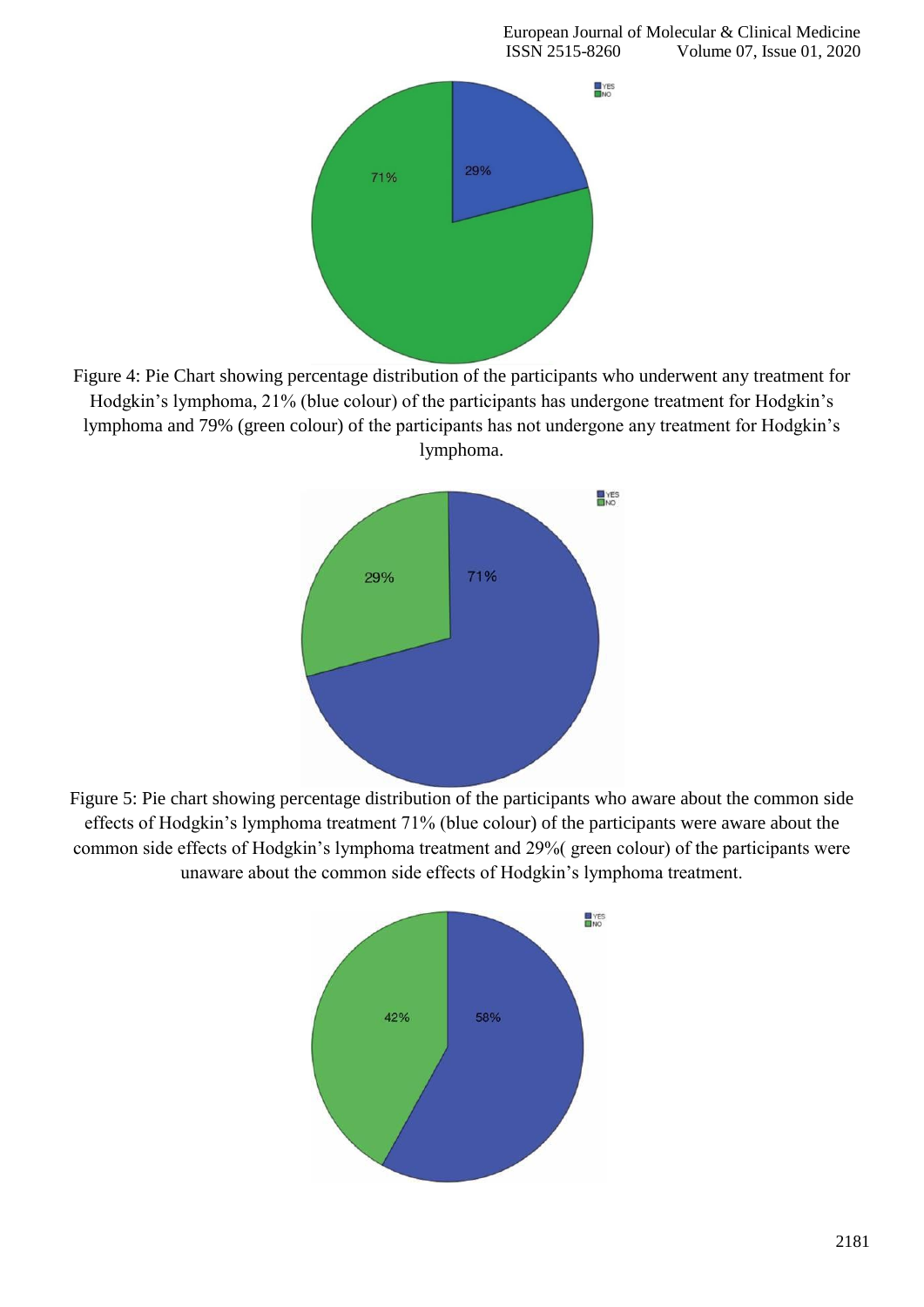Figure 6: Pie chart showing percentage distribution of the participants who know Hodgkin's lymphoma is a rare cancer 58% (blue colour) of the participants know Hodgkin's lymphoma is a rare cancer and 42% (green colour) of the participants not know Hodgkin's lymphoma is a rare cancer.



Figure 7: Pie Chart showing percentage distribution of the participants who aware about the treatment methods for Hodgkin's lymphoma 57% (blue colour) of the participants aware about the treatment methods for Hodgkin's lymphoma and 42% (green colour) of the participants unaware about the treatment methods for Hodgkin's lymphoma.



Figure 8: Pie chart showing percentage distribution of the participants who aware about the signs and symptoms for Hodgkin's lymphoma 29% (blue colour) of the participants states that fever is the signs and symptoms for Hodgkin's lymphoma, 24% ( green colour) of the participants states that swollen lymph nodes is the signs and symptoms for Hodgkin's lymphoma and 47% (peach colour) of the participants states that both fever and swollen lymph nodes is the signs and symptoms for Hodgkin's lymphoma.

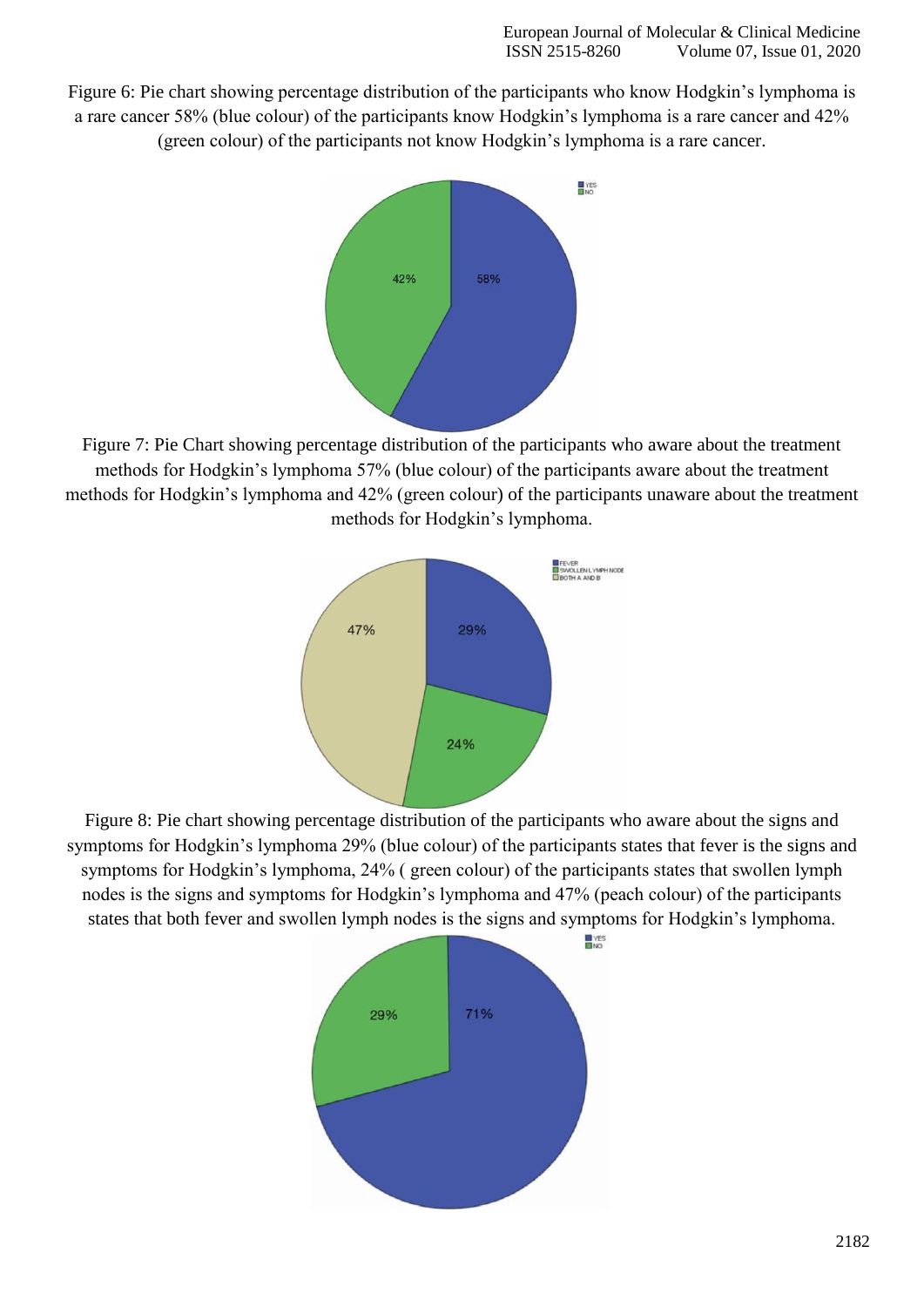Figure 9: Pie chart showing percentage distribution of the participants who aware about whether biopsy is performed to diagnose Hodgkin's lymphoma 71% (blue colour) of the participants says biopsy is performed to diagnose Hodgkin's lymphoma and 29% (green colour) of the participants says biopsy is not performed to diagnose Hodgkin's lymphoma



Figure 10: Bar graph represents the association between gender and awareness about common side effects of Hodgkin's lymphoma treatment. X-axis represents gender and Y-axis represents the number of participant's responses on the awareness about common side effects of treatment of Hodgkin's lymphoma. Chi- square test was done and value: 1.255, p value: 0.263 (p>0.05) and the association was found to be not statistically significant, however males have better awareness than females.



Figure 11: Bar graph represents the association between gender and awareness about recent advances in the treatment methods of Hodgkin's lymphoma. X-axis represents gender and Y-axis represents the number of participant's responses to the awareness about recent advances in the treatment methods of Hodgkin's lymphoma. Chi- square test was done and the value: 0.051, p value: 0.822 (p>0.05) and the association was found to be not statistically significant, however males have better awareness than females